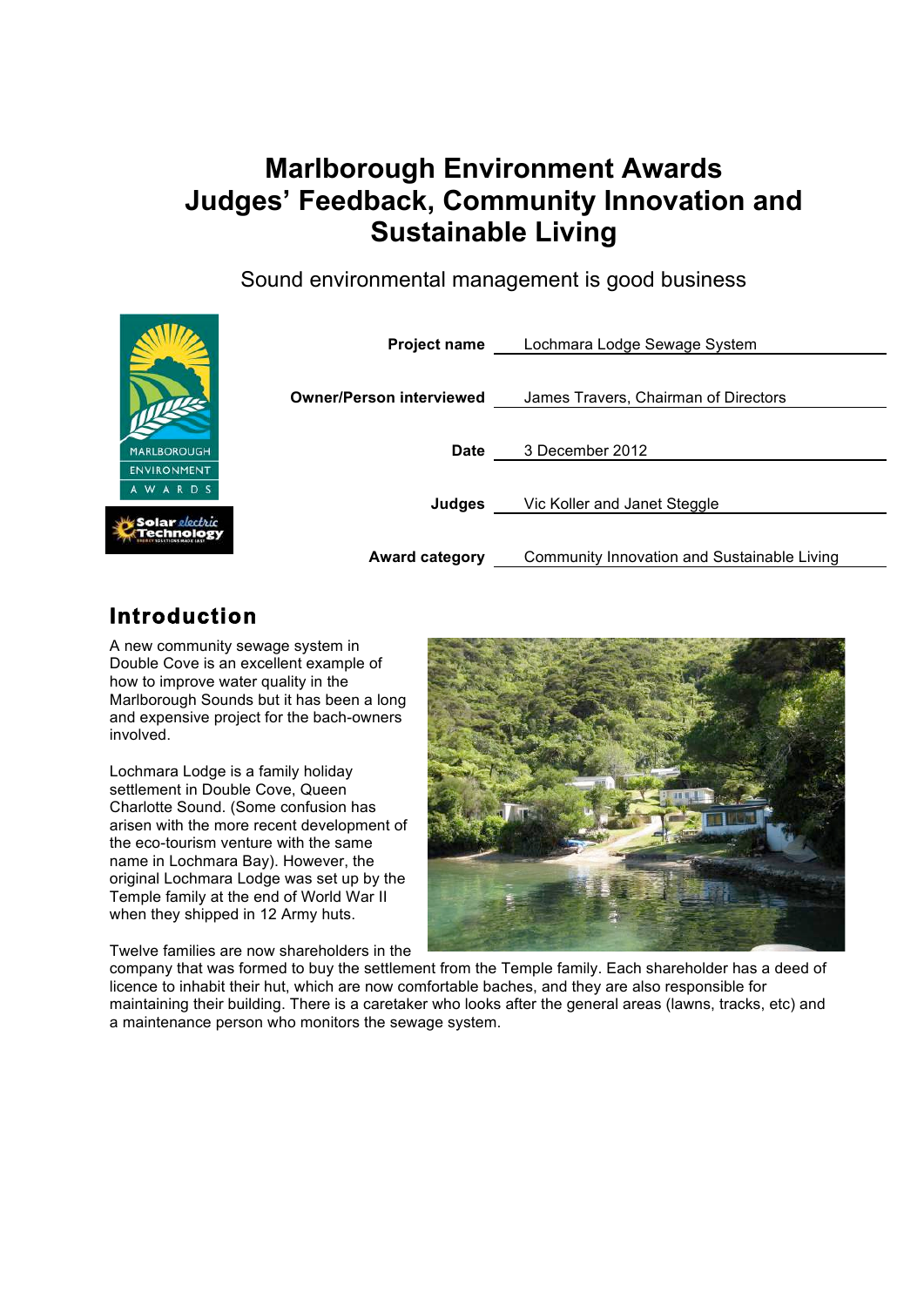# **The Sewage System**



Lochmara Lodge is a traditional bach settlement with communal laundry, showers and toilet blocks, although some families have upgraded their baches to include their own facilities. The settlement is not used over winter but in summer each of the 12 baches could have 5 or 6 people staying there - this means that the levels of waste water vary greatly during the year and any sewage system has to cope with this.

James Travers is the chairman of the company. He has been the main contact with the Marlborough District Council and with the engineers and contractors during the sewage project.

In 2002 the MDC formally asked Lochmara Lodge to upgrade the septic tank system that had serviced the bay for about 50 years. This was due to very high faecal coliform readings in the bay. Lochmara Lodge Ltd engaged a wastewater treatment engineering consultant to design a new treatment system that would meet MDC compliance. This consisted of a primary tank, aeration tank, settling tank, UV treatment and sea discharge. In 2003 the new system was installed at a cost of \$90,000.

However, it was soon apparent that the new system was still unable to comply with consent requirements due to high load variation over the main holiday season. MDC therefore requested yet another upgrade in 2008. Davidson & Partners Engineers were engaged to design a system to cope with the load variations and the solution was to treble the storage area for raw sewage. This upgraded design and construction cost the shareholders another \$60,000.

The extra holding capacity better regulates the volume of raw sewage entering the aeration chamber, thus ensuring a much improved level of treatment. After the settling process of the aerated liquid is completed, the resulting effluent is pumped to an irrigation field with 2.4km of dripper lines.

The new system improved the Total Suspended Solids from peak 140g to 3g/m<sup>3</sup> (Consent Requirement 30g/m<sup>3</sup>). Biological Oxygen Demand was reduced from peak 220 to less than 1 g/m<sup>3</sup> (Consent Requirement 20g/m<sup>3</sup>). Due to land discharge Faecal Coliform monitoring is no longer part of the consent conditions.

James told us that the shareholders were not happy with the need to spend even more money and many could not see why the system needed further upgrading. It was a very high additional cost to their annual three-week summer holiday.

James said the Board decided not to press the shareholders to agree but pointed out the reasons why the Council had refused consent, the technical and financial aspects of the new system, why it was necessary, and how it would benefit everyone in the long term. The Board then left shareholders to consider the issues as they felt that pressure for a quick decision would be counter-productive and would also add to the "anti-Council" feeling that had been expressed.



In addition, the Board said it would be more involved in the development and installation of the upgraded system and would not allow a repeat of the problems with the initial system. This meant that the shareholders were reassured that the upgraded system would be the right one for the Lodge and no further major expenditure would be needed.